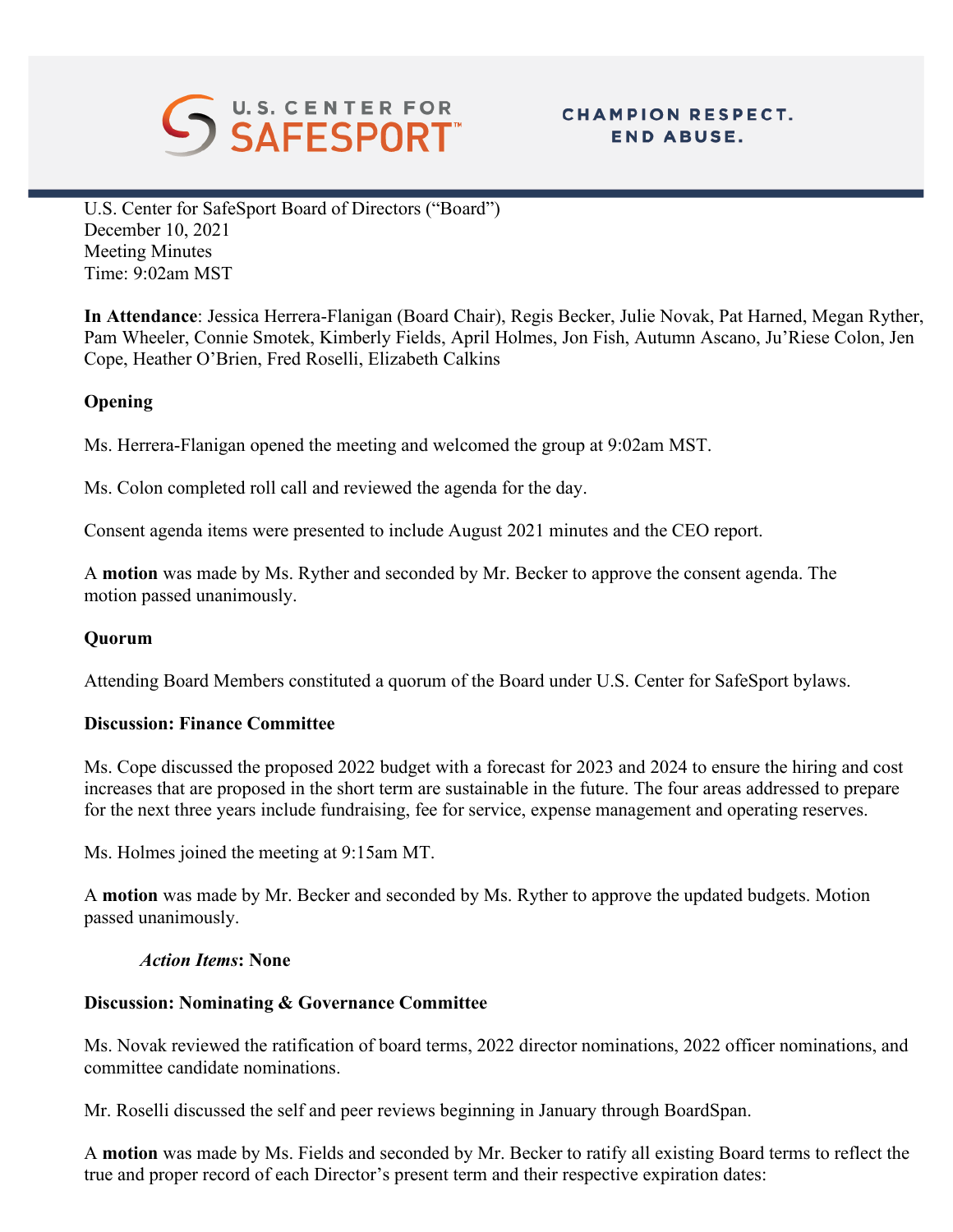

# **CHAMPION RESPECT. END ABUSE.**

- Terms expiring December 2021 Ms. Herrera-Flanigan, Mr. Jones, Ms. Wheeler
- Terms expiring December 2022 Mr. Becker, Dr. Giardino, Ms. Ryther
- Terms expiring December 2023 Ms. Ascano, Ms. Harned, Ms. Holmes, Ms. Fields, Ms. Novak, Ms. Smotek

Motion passed unanimously.

A **motion** was made by Mr. Giardino and seconded by Mr. Becker to approve new 3-year terms for Ms. Herrera-Flanigan and Ms. Wheeler, beginning in January 2022 and expiring in December 2024. Motion passed unanimously.

A **motion** was made by Ms. Novak and seconded by Mr. Becker to approve the new executive committee members, including Ms. Holmes (Vice Chair), Ms. Ryther (Secretary), and Ms. Smotek (Treasurer). Motion passed unanimously.

A **motion** was made by Ms. Ryther and seconded by Ms. Harned to approve Ms. Smotek as the Finance Committee chair. Motion passed unanimously.

A **motion** was made by Ms. Ryther and seconded by Mr. Becker to approve the nominations of candidates to the following committee seats:

- Finance Committee: Mr. Craig Bradley, Mr. Kevin Flaherty
- Audit Committee: Mr. Matt Cenedella
- Nominating & Governance Committee: Dr. Shakira Henderson, Mr. Scott Rochelle

Motion passed unanimously.

*Action Items***:** *Board members will receive an email regarding the self and peer reviews to complete at the beginning of the year. The results will be discussed along with the gap analysis at the board meeting in March.* 

#### **Discussion: Code of Ethics and Conduct**

Ms. O'Brien gave a high-level overview of the Center's core components of the code of ethics and conduct that will be rolled out at the beginning of 2022. Ms. O'Brien discussed the onboarding of the Center's new Ethics Officer Ms. Gretchen Winter, who will intake ethics complaints and work with the team to triage and determine the move forward.

A **motion** was made by Ms. Ryther and seconded by Ms. Novak to approve the draft Code of Ethics and Conduct and grant the Executive Committee the authority to lead the work of the Ethics Office. Motion passed unanimously.

#### **Presentation: USOPC**

Ms. Sarah Hirshland, Chief Executive Officer, USOPC joined the meeting at 10:31am MT.